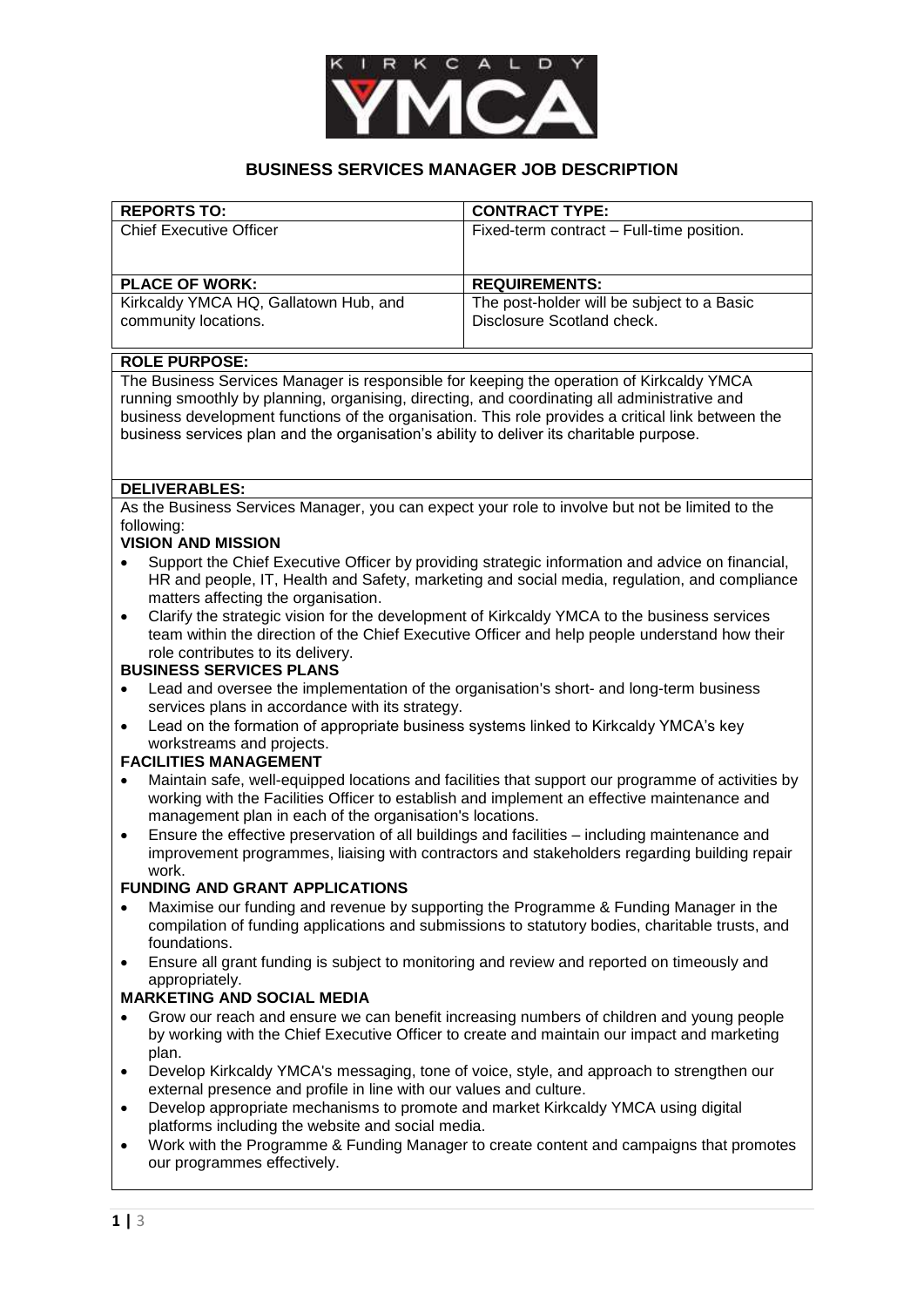

# **BUSINESS SERVICES MANAGER JOB DESCRIPTION**

### **FINANCIAL MANAGEMENT**

- Liaise with the Chief Executive Officer and bookkeeper in respect of financial management and compliance requirements.
- Ensure effective financial management of resources by working with the Chief Executive Officer to establish and maintain a detailed overview of finance activities. Create annual budgets acceptable to the Board of Trustees and provide advice and support that will enable the team to manage resources within agreed budgets.
- Analyse finances and make recommendations to ensure the organisation's continued stability and growth.
- Maintain knowledge of the payroll input worksheet so that in the absence of the Bookkeeper the payroll can be prepared timeously for processing by the payroll agent.

### **GOVERNANCE AND MANAGEMENT**

- Develop and communicate financial, HR, operational and administrative guidelines, policies, and procedures that maintain effective governance and compliance while supporting the smooth running of the operational plan.
- Ensure that the Kirkcaldy YMCA adopts an ethical approach to its social responsibilities and sustainability.
- Lead on the completion of reports and returns to statutory bodies and funders.
- In collaboration with the Chief Executive Officer, ensure that the organisation is compliant with relevant legislation including GDPR, Health and Safety, Employment Law and other regulatory requirements as appropriate.
- Provide the Chief Executive Officer with accurate, relevant, and timely information to enable them to form judgements and make educated decisions.

## **RELATIONSHIP BUILDING**

 Maintain stakeholder confidence by building long-term mutually beneficial working relationships and partnerships with external stakeholders, regulatory bodies, local authorities, government bodies and the public, acting as the business services face and ambassador of Kirkcaldy YMCA.

## **PEOPLE MANAGEMENT**

The Business Services Manager creates a structure and develops people in roles that enable the smooth operation of Kirkcaldy YMCA. The people management responsibilities of this role include but are not limited to the following:

- Support the Chief Executive Officer to create and maintain a positive culture in Kirkcaldy YMCA by establishing clear standards of conduct and respect, valuing diversity, engaging, listening to, and including each team member as part of the solution.
- Establish clear lines of accountability and responsibility across the Business Services team that foster and maintain effective working relationships.
- Lead and manage the Business Services team, ensuring the organisation is well run and team members feel valued and equipped to work effectively.
- Inspire and support the team to meet their goals and understand how their contributions are vital to achieving our charitable purpose.